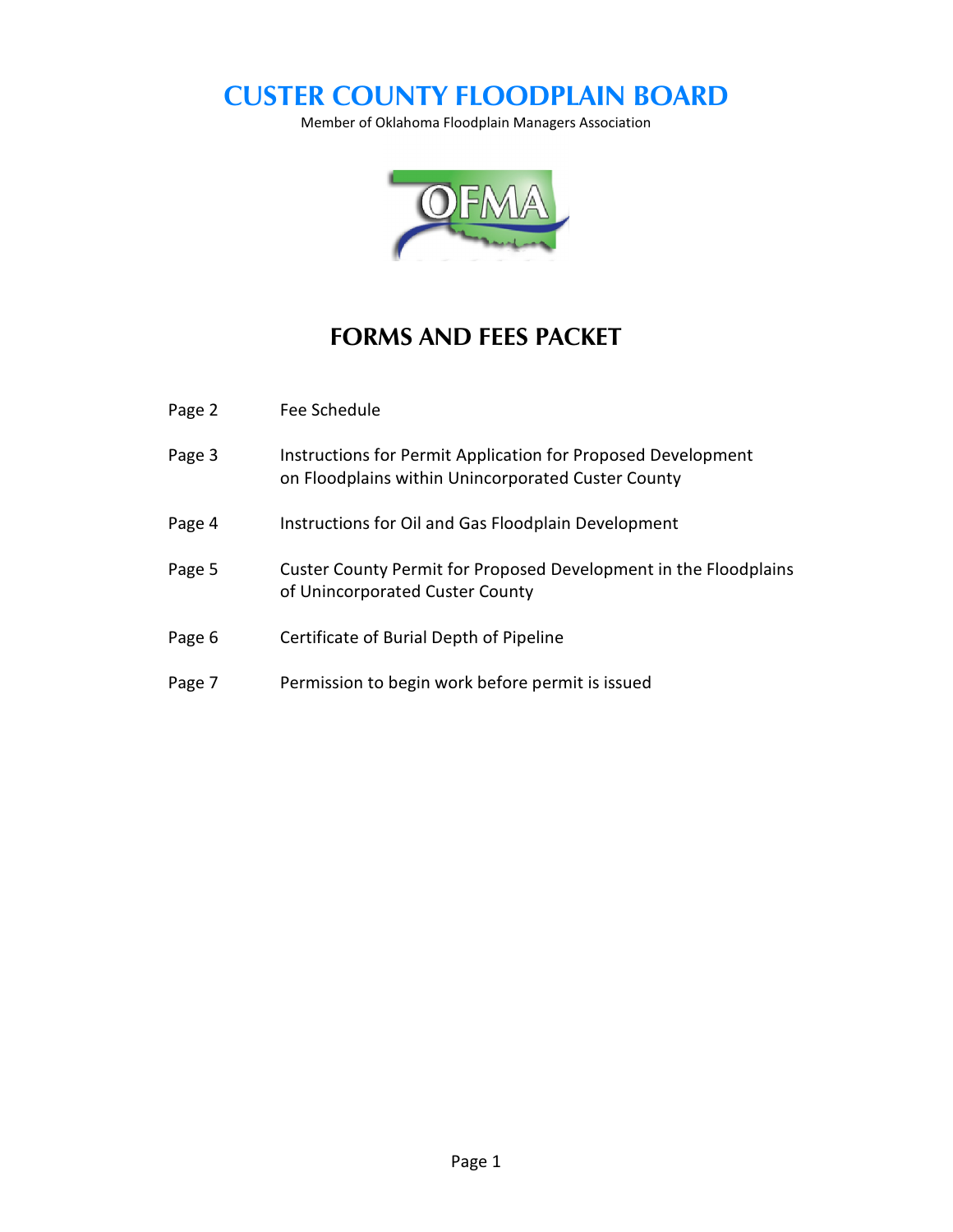# **CUSTER COUNTY FLOODPLAIN BOARD FEE SCHEDULE**



The Floodplain board for Custer County establishes the following fee schedule not to exceed \$500.00 for any one service:

- 1. Notice of Intent Fee \$25.00 maximum
- 2. Floodplain Development Permit application Review \$100.00
- 3. Floodplain Development Permit Fee \$25.00
- 4. Inspection Fee per inspection \$25.00 (minimum of 3)
	- a. Pre-Inspection of Site
	- b. Inspection during process
	- d. Final Inspection following completion

Note: If this is for a Pipeline Company. They must send *Certificate of Burial* after completion. This will end the process.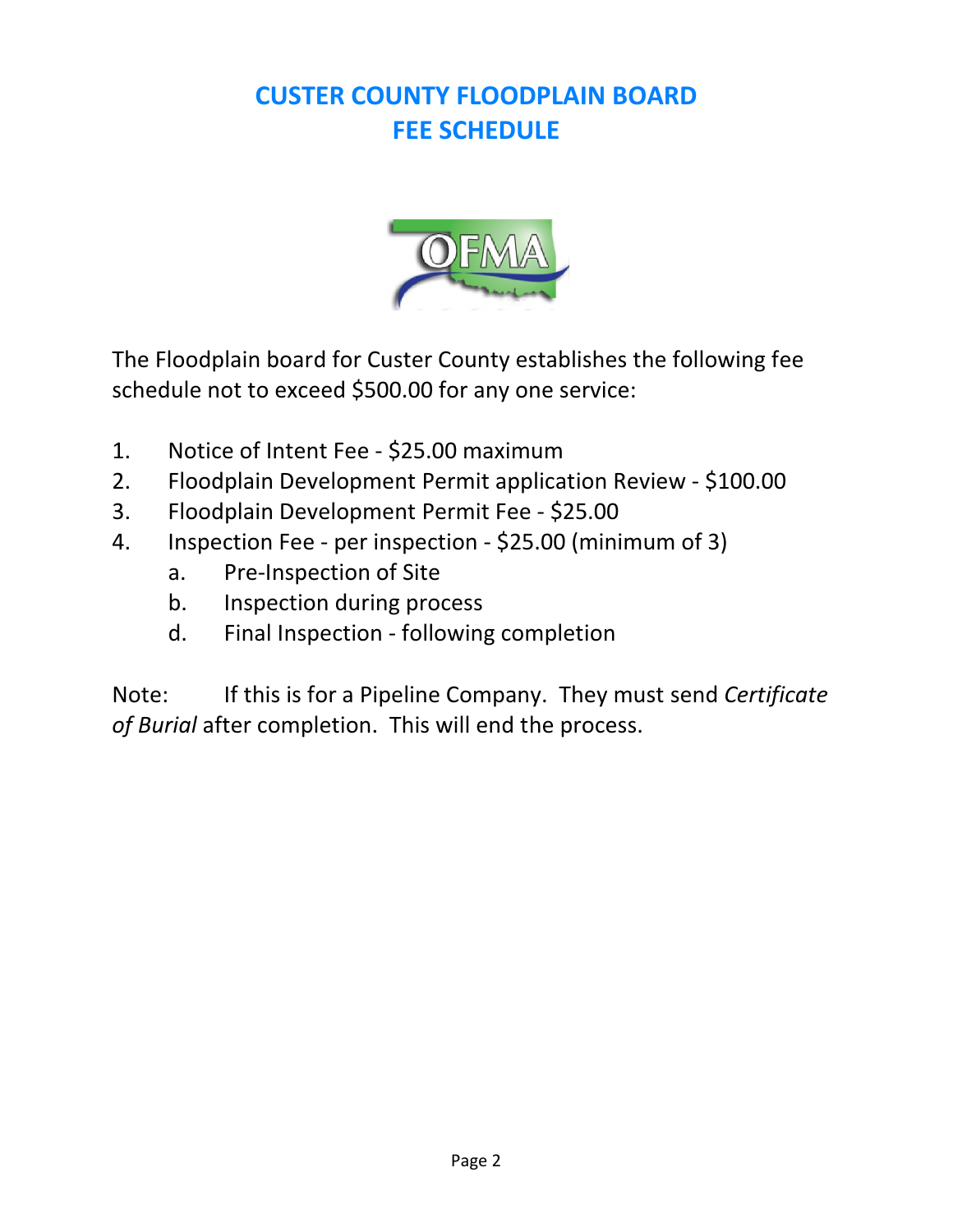### **Instructions for Permit Application for Proposed Development on Floodplains Within Unincorporated Custer County**



 Member of Oklahoma Floodplain Managers Association

To comply with the Custer County Floodplain Regulations and to minimize potential flood damage, if you are building within an identified flood hazard area, you must agree to construct your proposed development in accordance with the following provisions:

- 1. For **RESIDENTIAL** structures, the lowest floor (including basement) must be elevated to the Base Flood Elevation {1% Chance flood elevation). See provisions for manufactured homes in local regulations.
- 2. For **NON-RESIDENTIAL** structures, the lowest floor must be elevated to one {1) foot above the Base Flood Elevation, or flood-proofed to withstand the flood depths, pressures, velocities, impact, and uplift forces associated with the 1% Chance flood.
- 3. For **ALL STRUCTURES,** the foundation and the materials used must be constructed to withstand the pressures, velocities, impact, and uplift forces associated with the 1% Chance flood.
- 4. All **UTILITY** supply lines, outlets switches, and equipment must be installed and elevated so as to minimize damage from potential flooding. Water and sewer connections must have automatic back-flow devices installed.
- 5. You must submit **CERTIFICATION FROM A LICENSED ENGINEER, ARCHITECT, OR LAND SURVEYOR** that the floor elevation and/or flood-proofing requirements have been met. Failure to provide the required certification is a violation of this permit.
- 6. **Other provisions**  See attached list: Instructions for Oil/Gas Floodplain Development.

### **AUTHORIZATION:**

I have read or had explained to me and understand the above special provisions for floodplain development. Authorization is hereby granted the permitting authority and their agents or designees, singularly or jointly, to enter upon the property described on the application during daylight hours for the purpose of making inspections or for any reason consistent with the issuing authority's floodplain management regulations. I further verify that the information provided by me on the application is true and accurate to the best of my knowledge and belief.

Signature of Applicant

\_\_\_\_\_\_\_\_\_\_\_\_\_\_\_\_\_\_\_\_\_\_\_\_\_\_\_\_\_\_\_\_\_\_\_\_\_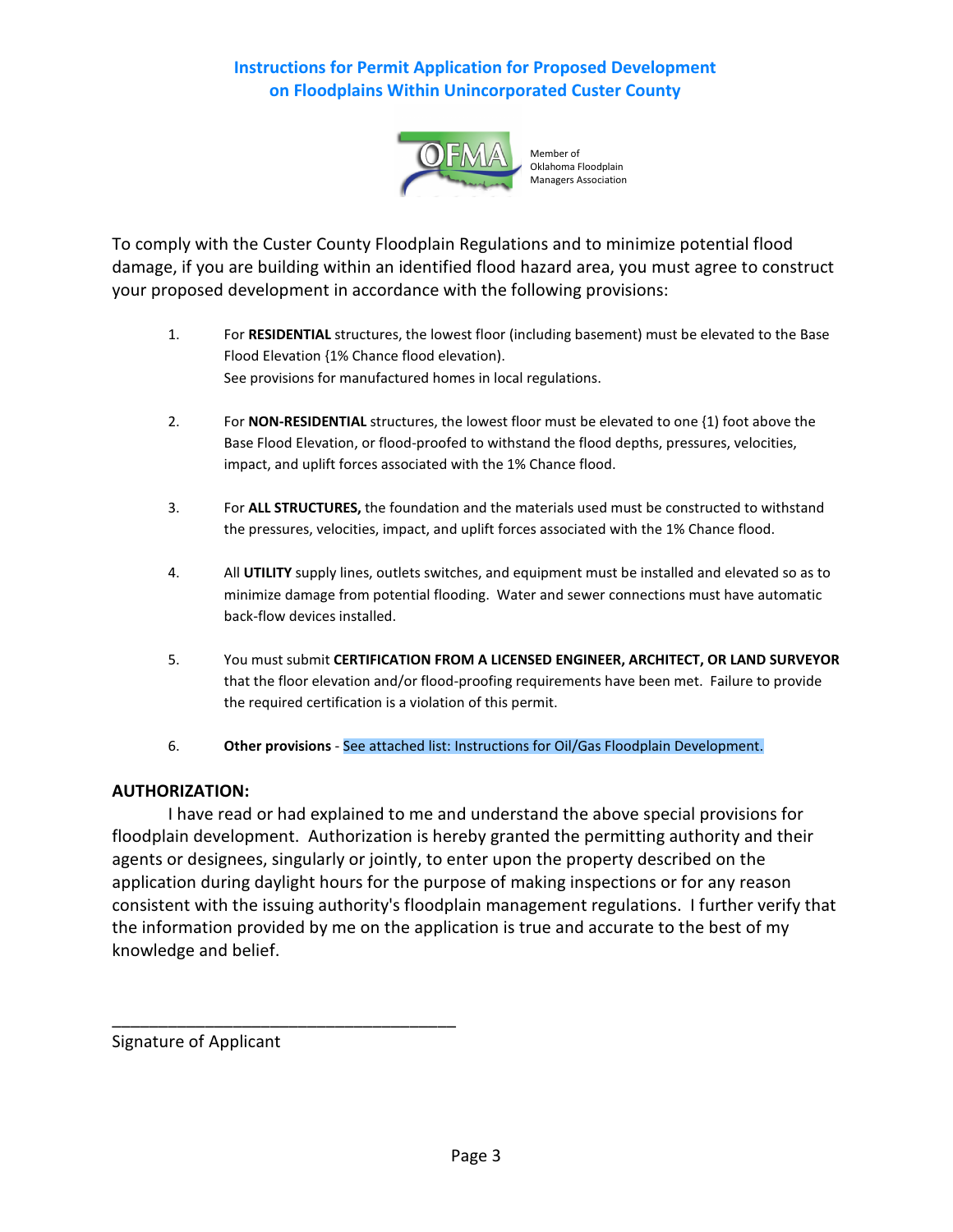### **CUSTER COUNTY INSTRUCTIONS FOR OIL AND GAS FLOODPLAIN DEVELOPMENT**

#### **No development can occur in the floodplain until permit is issued.**

Fill out and sign the permit application form (both pages).

Include with permit:

- < Detailed set of plans and specifications, including flood-proofing measures designed by a licensed engineer.
- < Copies of other required permits including those from the Corporation Commission (permit to drill) and 404 permit from US Army Corps of Engineers (if needed).
- Copy of Spill Prevention and Counter Measure Plan.
- < Emergency Evacuation Plan in case of imminent flood event.

#### **All structures and pieces of equipment in the 1% chance/100-year floodplain must be flood-proofed (designed in a manner to reduce or eliminate flood damage, e.g. anchoring) or elevated.**

A base flood elevation (BFE) must be established and elevation and/or flood-proofing of equipment must be to the BFE .

If the drilling and/or production site is in the floodway, you must demonstrate through an engineering study that there will be no increase in flood heights during the discharge of the 1% Chance flood caused by development.

Flood-proofing measures must include the following: 1. Tank batteries and other equipment installed at the site in the floodplain shall be tied down to prevent flotation and lateral movement. 2. Protection around any vulnerable equipment such as the well head must be installed to keep flood debris from damaging equipment which could release product into floodwaters or send equipment floating downstream.

#### Pipelines must be buried at least 48 inches, 72 inches under rivers and creeks. A Certificate of Burial Depth is required. Above ground valves and meter runs may require a flood debris protection fence.

A closed pit system is required.

Any material stored on the site that is highly volatile, flammable, explosive, toxic, or water reactive should be protected to at least the level of the 500-year flood.

Drill site pad and road to well do not need to be elevated but should not obstruct the natural flow of water (i.e. install culverts and flood control devices as needed). A culvert must be installed in the barrow ditch where the lease road meets the county road.

Tree and brush debris must be removed from the floodplain or burned.

After drilling and production site are completed, the Compliance Certification From, filled out by a registered professional engineer, must be submitted, including a list of all production equipment on site. Submit Elevation Certificate if anything was elevated above the BFE. The floodplain administrator will inspect the site again at thistime.

This office must be notified if equipment is added after completion. If site is sold or assigned, this office must be notified. A re-complete will only need a permit if new production equipment is added to an existing site.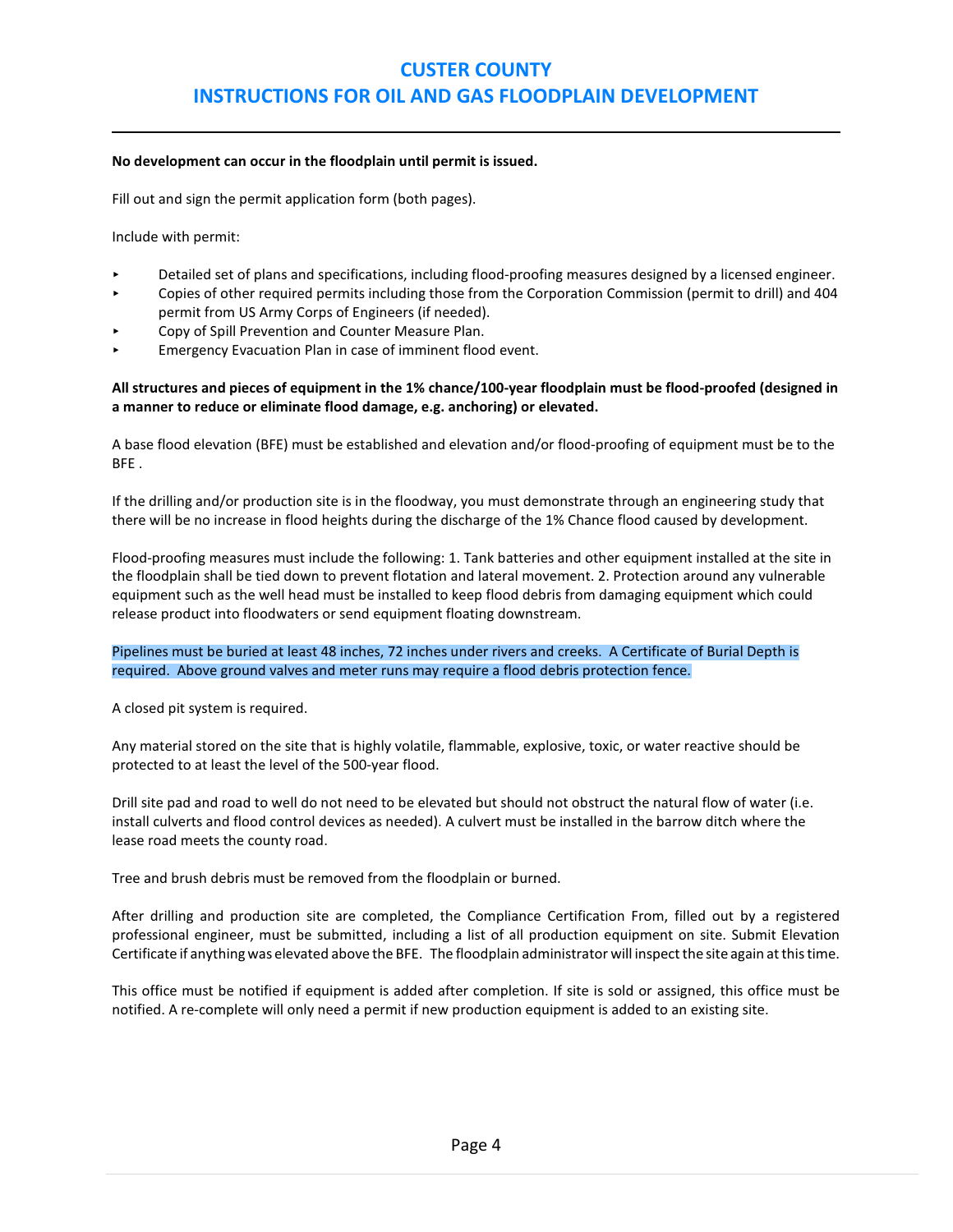### **CUSTER COUNTY PERMIT**

| Date ______________________                                                                                                                                                  | Phone Number _____________________                                                                                | Fax __________________                             |
|------------------------------------------------------------------------------------------------------------------------------------------------------------------------------|-------------------------------------------------------------------------------------------------------------------|----------------------------------------------------|
|                                                                                                                                                                              |                                                                                                                   |                                                    |
|                                                                                                                                                                              |                                                                                                                   |                                                    |
|                                                                                                                                                                              |                                                                                                                   |                                                    |
| <b>Applicant Requests To:</b>                                                                                                                                                |                                                                                                                   |                                                    |
| $\Box$ Construct<br>$\Box$ Construct Addition<br>$\Box$ Place Manufactured Housing<br>$\Box$ Add Fill<br>$\square$ Mine<br>$\Box$ Other                                      | $\Box$ Remodel<br>$\Box$ Elevate<br>$\square$ Burial, Pipeline or Cable<br>$\Box$ Storage (Equipment or Supplies) | $\Box$ Demolish<br>$\Box$ Drill<br>$\Box$ Excavate |
|                                                                                                                                                                              |                                                                                                                   |                                                    |
| Is site to be located in an identified Special Flood Hazard Area (Regulatory Floodplain)? $\square$ Yes $\square$ No                                                         |                                                                                                                   |                                                    |
| If yes, complete the following:                                                                                                                                              |                                                                                                                   |                                                    |
|                                                                                                                                                                              |                                                                                                                   |                                                    |
|                                                                                                                                                                              |                                                                                                                   |                                                    |
|                                                                                                                                                                              |                                                                                                                   |                                                    |
|                                                                                                                                                                              |                                                                                                                   |                                                    |
|                                                                                                                                                                              |                                                                                                                   |                                                    |
|                                                                                                                                                                              |                                                                                                                   |                                                    |
| Flood Zone Type  □ AE □ A □ B □ C □ X □ Other                                                                                                                                |                                                                                                                   |                                                    |
|                                                                                                                                                                              |                                                                                                                   |                                                    |
| Is site to be located in an identified flood way? $\square$ Yes $\square$ No                                                                                                 |                                                                                                                   |                                                    |
| If yes, you must demonstrate through an engineering study that there will be no increase in flood during the<br>discharge of the 1% Chance flood caused by your development. |                                                                                                                   |                                                    |
| Plans, specifications, and application for permit filed by the applicant shall constitute by reference a part of this<br>permit.                                             |                                                                                                                   |                                                    |
| Signature of Applicant                                                                                                                                                       | Date                                                                                                              |                                                    |
| Make check payable to: Custer County Floodplain Management                                                                                                                   |                                                                                                                   |                                                    |
| Office Use Only:                                                                                                                                                             |                                                                                                                   |                                                    |
| Permit Number __________________                                                                                                                                             |                                                                                                                   |                                                    |
| Permit Fee _________________________                                                                                                                                         | Lowest Adjacent Grade Elevation                                                                                   | Has permit fee been collected? □ Yes □ No          |
|                                                                                                                                                                              |                                                                                                                   |                                                    |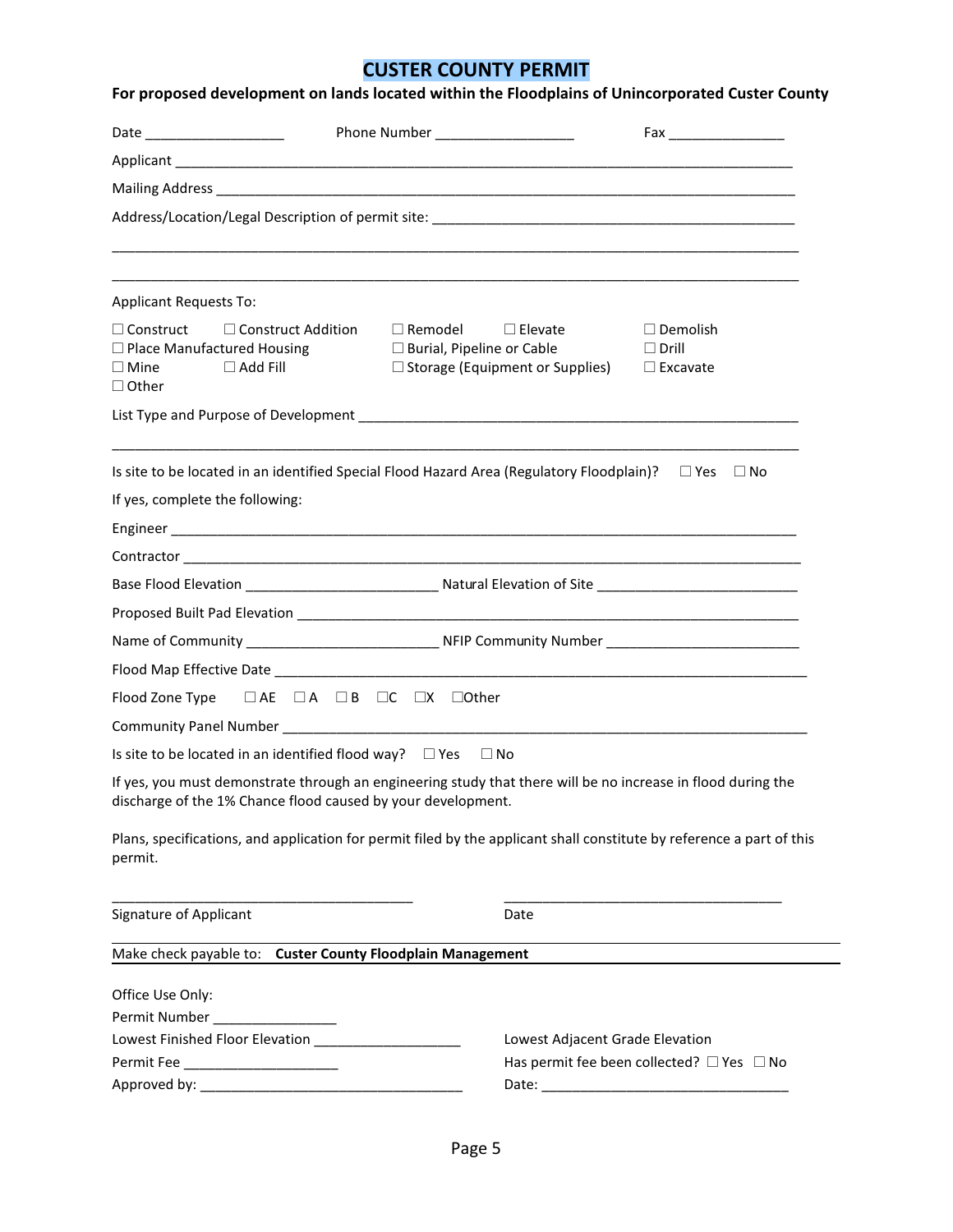### **CUSTER COUNTY CERTIFICATE OF BURIAL DEPTH OF PIPELINE**

| Fax <b>Executive Service Service Service Service</b> |  |
|------------------------------------------------------|--|
|                                                      |  |

By signing this form I certify that the pipeline under this permit has been buried at least 48 inches within the floodplain boundaries and at least 72 inches under any creek or river within those floodplain boundaries.

Signature of Pipeline Inspector

Printed Name of Pipeline Inspector

\_\_\_\_\_\_\_\_\_\_\_\_\_\_\_\_\_\_\_\_\_\_\_\_\_\_\_\_\_\_\_\_

\_\_\_\_\_\_\_\_\_\_\_\_\_\_\_\_\_\_\_\_\_\_\_\_\_\_\_\_\_\_\_\_

\_\_\_\_\_\_\_\_\_\_\_\_\_\_\_\_\_\_\_\_\_\_\_\_\_\_\_\_\_\_\_\_

\_\_\_\_\_\_\_\_\_\_\_\_\_\_\_\_\_\_\_\_\_\_\_\_\_\_\_\_\_\_\_\_

Title

Date